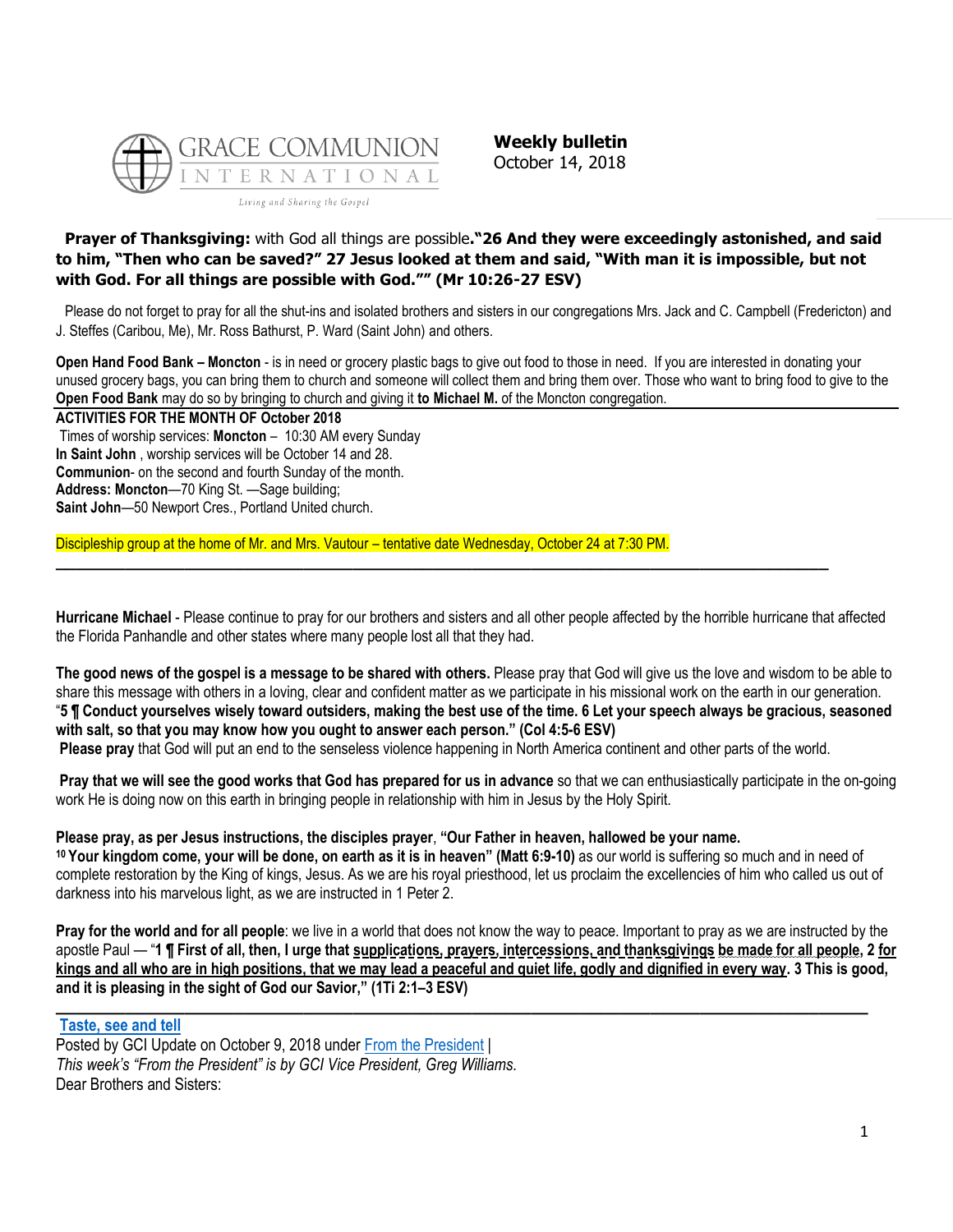

I'm sure we all pray that our non-Christian loved ones—family, friends, neighbors and coworkers—will give God a chance. Each of them has a viewpoint concerning God, but is the God they envision the triune God revealed in Jesus? How can we help them come to know *that* God in a deeply personal way? How can we help them respond to King David's invitation in **[Psalm 34:8](https://biblia.com/bible/niv/Ps%2034.8)** to "Taste and see that the Lord is good"? This is no marketing gimmick—David is referencing the profound truth that God makes himself known to anyone who searches for him. He is inviting us to a robust, life-changing encounter with God—one that engages every dimension of our human existence!

Williams

### **Taste that the Lord is good**

*Taste*? Yes! Experiencing the complete goodness of God is like having delicious food or drink roll over your tongue. Think of rich dark chocolate melting slowly, or perfectly aged red wine puddling on your tongue. Or think of tasting a center cut of tender meat, seasoned with the perfect blend of salt and spice. A similar thing happens when we come to know the God revealed in Jesus. We want the delightful taste of his goodness to linger and last!

Meditating on the richness of the triune God's nature and the complexities of his ways arouses hunger for the things of God. Jesus said, "Blessed are those who hunger and thirst for righteousness, for they will be filled" ([Matt. 5:6\)](https://biblia.com/bible/niv/Matt.%205.6). When we come to know God personally, we long for righteousness—for good and right relationships—just like God does. Especially when things are bad, that desire is so intense that it hurts as if we were starving or dying of thirst. We see that intensity in Jesus' ministry to those around him and in his anguish over those who reject God. We see it in his desire to reconcile relationships—especially our relationship with his heavenly Father. Jesus, God's Son, came to give us that good and fulfilling right relationship with God—to share in God's work of making all relationships right. Jesus himself is the bread of life who fills our deep hunger and hope for good and right relationships. *Taste that the Lord is good!*

### **See that the Lord is good**

*See*? Yes! It is through our sense of sight that we behold beauty and perceive shape, distance, movement and color. Think of how frustrating it is when something we long for is blocked from sight. Think of an avid bird-watcher hearing the sound of a longsought-for rare species, who is unable to see it. Or the frustration of trying to navigate through an unfamiliar darkened room at night. Then consider this: How can we experience the goodness of a God who is invisible and transcendent? That question reminds me of what Moses, perhaps a bit frustrated, said to God: "Show me your glory," to which God replied: "I will cause all my goodness to pass in front of you" ([Ex. 33:18-19\)](https://biblia.com/bible/niv/Exod.%2033.18-19).

The Hebrew word translated *glory* is *kabod.* Originally meaning *weight,* it came to be used to refer to the *shining forth* (for all to see and enjoy) of the totality of who God is—all his goodness, holiness and uncompromising faithfulness. As we behold the glory of God, all hiddenness is removed and we see that our triune God truly is good, and that his ways are always right. In the glory of his righteousness and justice, God is committed to making all things right. Our God of peace and life-giving love is opposed to all evil and has guaranteed that evil has no future. In his glory, the triune God shines forth, revealing his essence and presence—the fullness of his merciful and righteous grace. The light of God's glory shines in our darkness and reveals the radiance of his beauty. *See that the Lord is good.*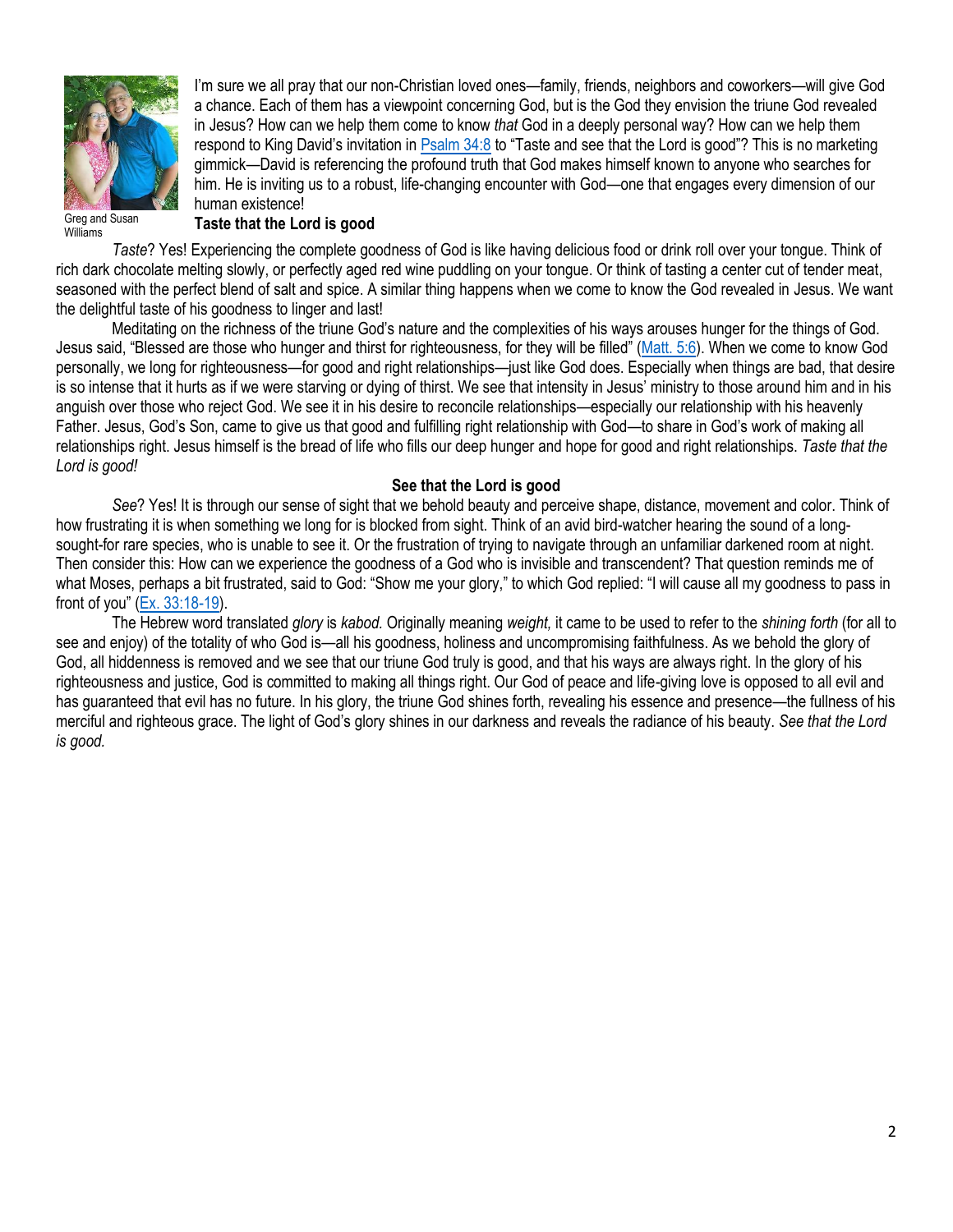# **An unfolding journey**

Coming to know the triune God is not like hurriedly consuming a fast-food meal or casually viewing a three-minute video clip. Coming to know the God revealed in Jesus Christ involves having the blinders stripped from our eyes, and the taste restored to our mouths. It involves being miraculously healed to see and taste God for who he truly is. Our unaided senses are far too weak and damaged to apprehend the fullness and glory of our transcendent, holy God. This healing is a life-long gift and task—a miraculous, unfolding journey of discovery. It's like a lengthy meal that involves the explosion of tastes over multiple courses, with each surpassing the previous one. It's like a compelling mini-series with myriad segments—you can binge-watch it without ever growing tired or bored. Though an unfolding journey, coming to know the triune God in all his glory has a focal point—what we see and behold in the person of Jesus. As Immanuel (God with us), he is the Lord God become visible and touchable flesh. Jesus became one of us and took up residence with us. By paying attention to him as he is presented in Scripture, we discover the one who is "full of grace and truth" and we behold the "glory" of "the only Son from the Father" ([John 1:14, ESV](https://biblia.com/bible/esv/John%201.14)). Although "no one has ever seen God... the one and only Son, who is himself God and is in the closest relationship with the Father, has made him known" ([John 1:18\)](https://biblia.com/bible/niv/John%201.18). To see God as he truly is, we need look no further than the Son!

### **Go and tell**

Psalm 34 paints a picture of the God who is good, just, loving and personal—the God who wants his children to experience his presence and goodness, and who delivers them from evil. It tells of a God who is so real that our lives are forever transformed and our hearts, like Moses, yearn for him and his ways. This is the triune God to whom we introduce our loved ones. As followers of Jesus, we are called to share in our Lord's ministry of evangelism—sharing the gospel (good news) that the Lord truly is a good God. For GCI resources to assist you in your ministries of evangelism, see

<https://resources.gci.org/pathway> and <http://thesurprisinggodblog.gci.org/2018/07/what-about-evangelism.html> Tasting, seeing and telling that the Lord is good, Greg Williams

PS: In the United States and some other countries, October is *Pastor Appreciation Month*. I want to extend my personal thanks to the fine men and women who give so generously of their time, talent and treasure in pastoring our congregations around the world. I also want to encourage all our congregations to show their appreciation to their pastor and to their pastor's spouse.

PPS: The next issue of *GCI Update* will be published on October 24

## $\_$  ,  $\_$  ,  $\_$  ,  $\_$  ,  $\_$  ,  $\_$  ,  $\_$  ,  $\_$  ,  $\_$  ,  $\_$  ,  $\_$  ,  $\_$  ,  $\_$  ,  $\_$  ,  $\_$  ,  $\_$  ,  $\_$  ,  $\_$  ,  $\_$  ,  $\_$  ,  $\_$  ,  $\_$  ,  $\_$  ,  $\_$  ,  $\_$  ,  $\_$  ,  $\_$  ,  $\_$  ,  $\_$  ,  $\_$  ,  $\_$  ,  $\_$  ,  $\_$  ,  $\_$  ,  $\_$  ,  $\_$  ,  $\_$  , **[Church, Kingdom & Government part 2](https://update.gci.org/2018/09/church-kingdom-government-part-2/)**

Posted by GCI Update on September 19, 2018 under [Church Development](https://update.gci.org/category/churchdev/)

### **The church is called to witness**

As noted in part 1, there is an "already-but-not-yet" aspect of the kingdom of God. Though it has already broken into the world, its fullness is not yet seen. Though Jesus is now Lord of all, it does not yet appear that all things are subject to his rule and reign [\(Heb. 2:8, ESV\)](https://biblia.com/bible/esv/Heb.%202.8). Though Christ's victory is complete, it is not yet fully apparent—it has yet to be fully uncovered (revealed).[1]

As Christians, our calling (vocation) is to witness to the reality of Christ and his already-but-not-yet rule and reign (i.e., his kingdom). We provide that witness first by living in a worship relationship with God through the gracious mediation of Jesus and the ministry of the Holy Spirit, all under the authority of Scripture [\(Eph. 2:20\)](https://biblia.com/bible/niv/Eph.%202.20). We then gather to proclaim the fact that Jesus is King of kings and that his rule and reign is assuredly coming in all its fullness [\(Acts 1:4-9\)](https://biblia.com/bible/niv/Acts%201.4-9). In this way, the church becomes a beacon of the hope that will be realized when Jesus returns to earth at the end of this present age [\(2 Tim. 4:1\)](https://biblia.com/bible/niv/2%20Tim.%204.1).[2] Concerning this witness provided by the church, note these three things: The witness of the church is partial, temporary and provisional (more on that below).

It serves as a sign (parable or pointer) of the rule and reign of Jesus [\(Acts 5:12\)](https://biblia.com/bible/niv/Acts%205.12).

It points forward to the consummation that is yet to come when Jesus returns [\(Act 2:22\)](https://biblia.com/bible/niv/Acts%202.22). In that way, the witness of the church is like the earthly ministry of Jesus, which did not set up the fullness of the kingdom. Instead, Jesus pointed forward to a future coming of his kingdom. Through the earthly ministry of Jesus (including his death, resurrection and ascension), the kingdom was *inaugurated,* though it has yet to be fully *consummated* (realized). Because that consummation is yet to come, we wait with expectancy, hope and patience [\(Rom. 8:25\)](https://biblia.com/bible/niv/Rom.%208.25). However, our waiting is not passive, for we are called to the mission of witness—the ministry of declaring Jesus Christ and his coming kingdom, so that others may come in and participate now in his church.

Our mission as the church is to declare the kingdom, not set it up or substitute for it. Nowhere does the New Testament teach that the church's witness will gradually and inevitably turn into the kingdom. Were that the case, the church would cease being a *witness* (a sign) and turn into the *reality* to which the sign points. That the church's witness will expand in the world is implied in Scripture, even assumed. However, that expansion should not be confused with the full manifestation of the kingdom and the coming of the new heavens and earth.

**Don't confuse the church and the kingdom**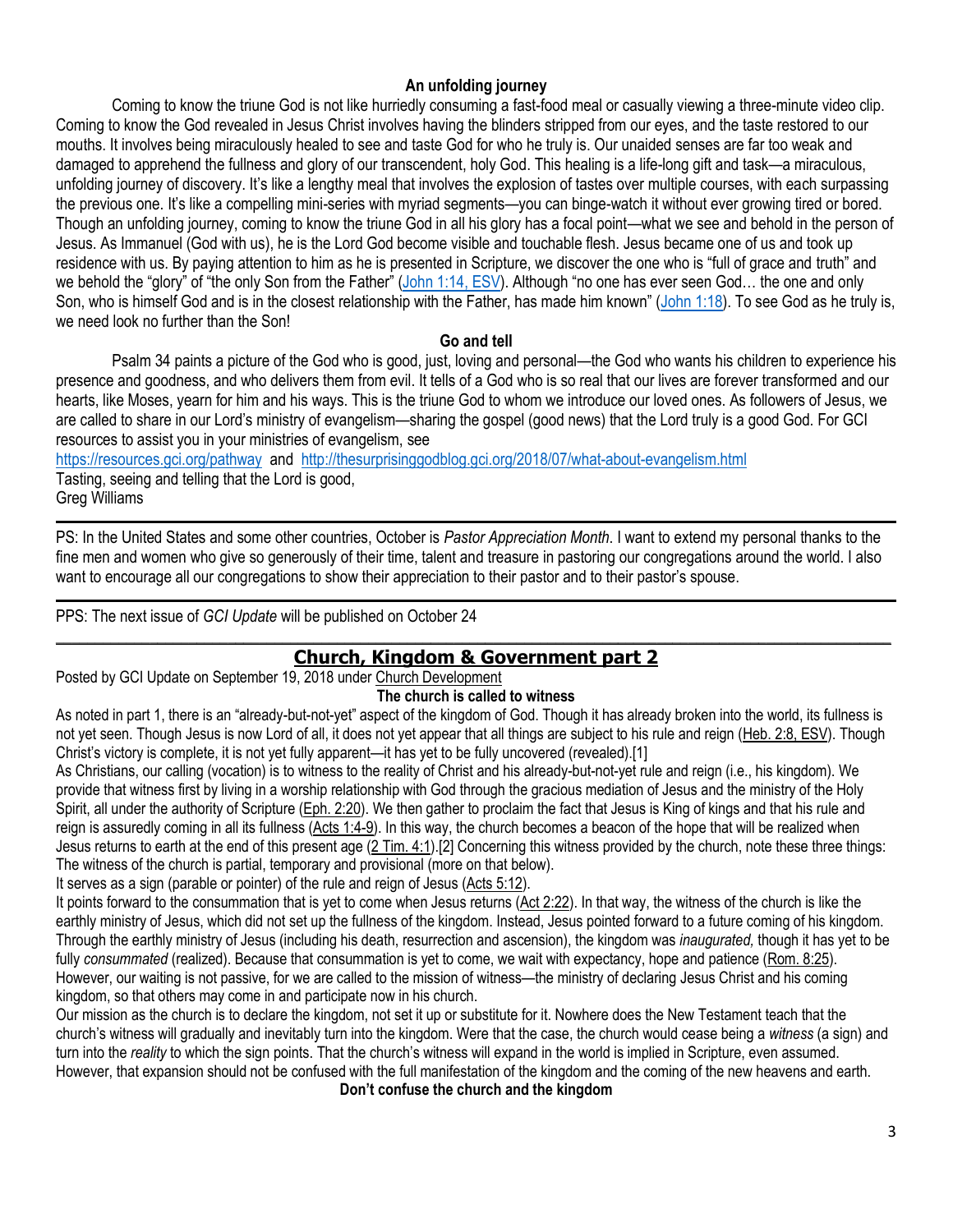*It is a mistake to confuse the church and the kingdom.* Such confusion sets up unfounded expectations of the church and leads to disillusionment and bitterness concerning either the failure of the church or, even worse, the failure of God to accomplish through the church what we wrongly expect of the church in this current "evil age" ([Gal. 1:4;](https://biblia.com/bible/niv/Gal.%201.4) [1 John 2:8\)](https://biblia.com/bible/niv/1%20John%202.8).

Scripture teaches that, when he returns, Jesus will bring the kingdom in all its fullness to earth. In the present age, prior to the return of Jesus, God grants to the church the privilege of being a sign that points to the coming kingdom. The fact is that the church fulfills this mission of witness imperfectly. As Jesus indicated in the parable of the wheat and tares [\(Matt. 13:25-30, KJV\)](https://biblia.com/bible/kjv1900/Matt.%2013.25-30), his church will not be perfectly pure in this age. The book of Acts and the Epistles, along with the record of church history, bear witness to this fact. The imperfection of the church contrasts with the perfection of the kingdom, in which there will be no mixture of good (wheat) and evil (tares). Evil will have no place in the kingdom of God. Indeed, evil has no future. This reality is secured by the resurrection and ascension of Jesus, along with Jesus' promise that he will return with power to put an end to all evil and to vanquish death and all suffering [\(Rev. 12:10\)](https://biblia.com/bible/niv/Rev.%2012.10).

### **The nature of the church's witness to the kingdom**

As a sign (embodiment or parable) of the kingdom of God in the present fallen world, the church's witness will always be partial, temporary and provisional:

The church's witness is *partial.* It is unable to display the full range and depth of what God's kingdom will be like. What the church does and says will only indicate a limited part of what the kingdom is about. The church will not be able to point to every dimension of the kingdom equally well. The witness of the church, as important as it is, will not bring about the completeness of the kingdom. Instead, it points beyond itself to the fullness yet to come, bringing forth anticipation and hope in the hearts of those who, in faith, look forward to the coming kingdom. The church's witness is *temporary*. As the church embodies signs of the kingdom, those signs will often only last a little while then wear out, become degraded, and sometimes even corrupted. As beneficial as this witness is, it cannot be sustained indefinitely.[3] New forms of witness will always be needed as the old ones are forgotten, fall away or become no longer viable or relevant.

The church's witness is *provisional.* It is not the reality, though it is a sign pointing to the reality—the coming kingdom of God. In that way the church's witness engenders hope that exceeds what the church can accomplish here and now before Christ returns and evil is vanquished as all things are made new.

Though partial, temporary and provisional, the church's witness is *vital*. In obedience to God's commands, the church bears witness to its King and his coming kingdom, knowing that it is Jesus Christ who has promised that the kingdom of God will come. Sadly, the church has often turned aside from this calling, failing to offer the world partial signs of the kingdom's coming reality, thus failing to be a provisional beacon of hope to the world. It has settled for becoming much like the surrounding culture. Instead of witnessing to the kingdom, the church has, at times, tried to make itself the kingdom—it has tried in vain to establish the fullness of the kingdom on earth now. In making that mistake, the church has assumed for itself a task that is reserved for Christ, becoming in its own eyes an end in itself, thus falling into the sin of idolatry and often compromising itself in the use of worldly power to achieve an impossible ideal.

### **The kingdom is not human government**

We have seen that the church is not the kingdom. Now we need to see that human government is not the kingdom. Just as the church does not evolve into the kingdom (despite misguided attempts by a few church leaders to bring about that evolution), human government cannot evolve into the kingdom (again, despite attempts in that direction). *Scripture makes it clear that God's kingdom is not a human kingdom.* Human government does have an important, though limited, purpose in God providence. This is seen in Jesus' teaching regarding distinguishing between what belongs to Caesar and what belongs to God [\(Mark 12:17\)](https://biblia.com/bible/niv/Mark%2012.17). It also is seen in the way the apostles interacted with the Roman government of their day (e.g., [Acts 4:19](https://biblia.com/bible/niv/Acts%204.19) and [Rom. 13:1-7\)](https://biblia.com/bible/niv/Rom.%2013.1-7). In this age, human government has a limited purpose defined by God and has been assigned limited authority derived from God. Many don't recognize that purpose (with its limitations) but the church must. By God's decree, the purpose of human government is to maintain fundamental social order and human justice, seeking the common good within the limits defined by God. No human government can rightly regard itself as absolute. Rather, all exist under an absolute that transcends human rule and reign. No human government has absolute rights over any human being, since all human beings belong to God. Humans are creatures of God, not of any human ruler.

It's also important to understand that human government is limited in the good it can accomplish. Why? Because humans are unable to banish all evil and to prevent evil's perpetual temptations. Human government cannot heal and transform the human soul, it cannot reconcile alienated human beings, and it cannot undo or redirect the past. No human government can make all things right—they are unable to renew and restore all things, including the past. Therefore, the church must not expect human government to solve all of humanity's problems. No human government can turn itself into or otherwise bring about the kingdom of God by being the perfect, ideal government on earth before Jesus returns.

Nevertheless, the church should expect some good to come from human government. Keeping in mind the limited responsibility that God gives it, the church should remind civil leaders of the range of authority they should exercise for the common good. The church should also warn leaders to not neglect the responsibilities that go with their authority, and it should speak out if government exceeds the boundaries of those God-given responsibilities, especially when acting as if they have absolute authority and are answerable to no higher authority than themselves—whether that authority be God or, if not God, a moral standard which all governments ought to abide by.

Though human governments often are unaware of their God-given purpose and limited range of responsibilities, that lack of awareness does not eliminate the truth. One of the church's tasks is to bear witness to human government concerning this truth. That is what we find the